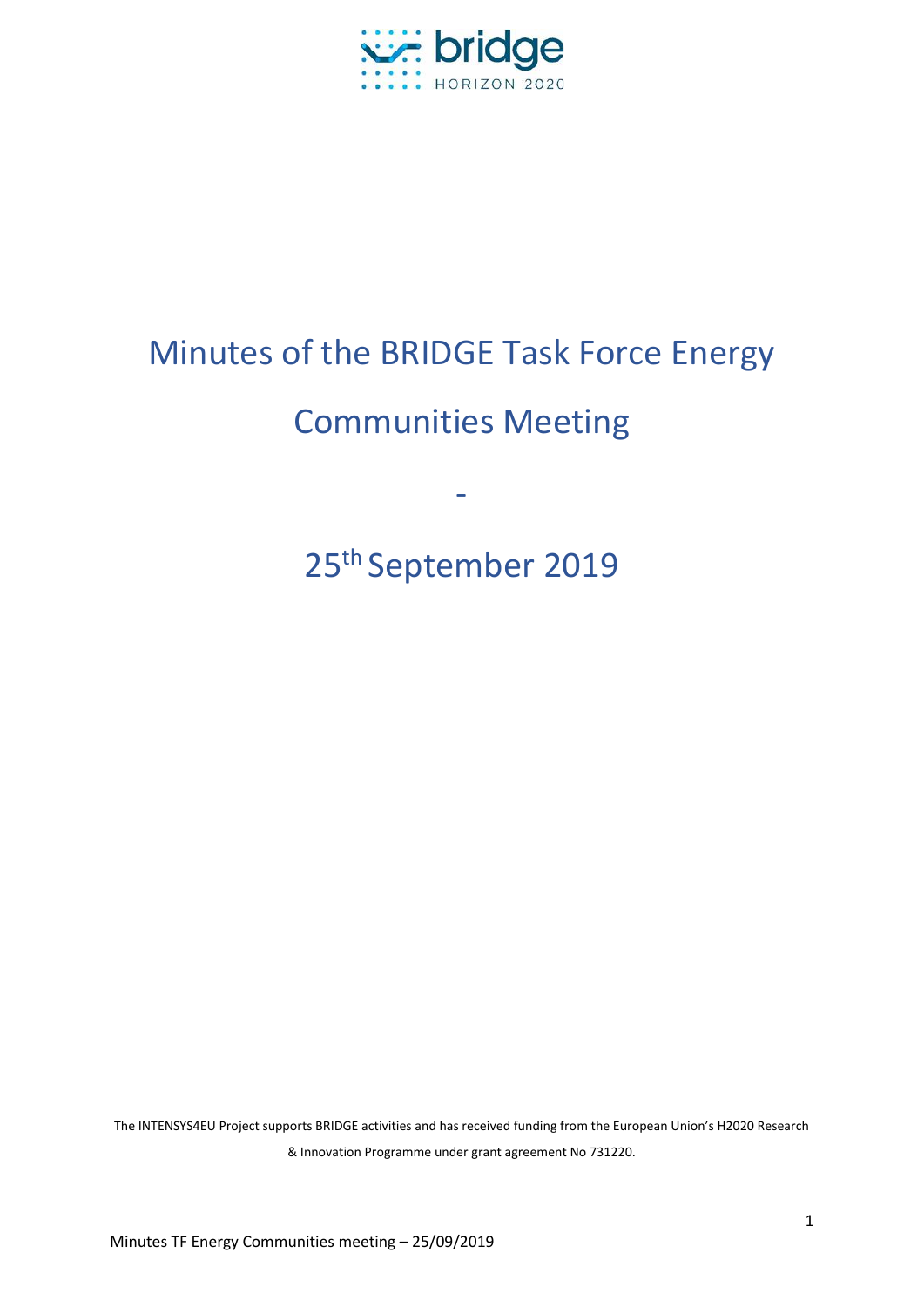

| <b>ATTENDANCE LIST</b> |                   |                       |  |  |
|------------------------|-------------------|-----------------------|--|--|
| <b>Name</b>            | <b>First name</b> | H2020 project         |  |  |
| Arteconi               | Alessia           | <b>MUSE GRIDS</b>     |  |  |
| Banczya                | Liliane           | EC                    |  |  |
| Begr                   | Olav              | EC                    |  |  |
| Comodi                 | Gabriele          | MUSE GRIDS/INTERRFACE |  |  |
| Donato Cohen           | Malena            | <b>MERLON</b>         |  |  |
| Donnette               | Quentin           | <b>INTERFLEX</b>      |  |  |
| Gubina                 | Andrej            | <b>STORY</b>          |  |  |
| Hannoset               | Achille           | TF team               |  |  |
| Indilaite-Girtze       | Vaiva             | WiseGRID              |  |  |
| Karg                   | Ludwig            | TF team               |  |  |
| Kronberga              | Alexsandra        | EC                    |  |  |
| Mauger                 | Romain            | SMILE                 |  |  |
| Medved                 | Tomi              | <b>COMPILE</b>        |  |  |
| Mendes Diz Izuel       | Lucia             | <b>REACT</b>          |  |  |
| Peeters                | Leen              | TF team               |  |  |
| Peraudeau              | <b>Nicolas</b>    | TF team (DOWEL)       |  |  |
| Roberts                | Josh              | <b>RESCOOPEU</b>      |  |  |
| Sebilleau              | Dune              | <b>GIFT</b>           |  |  |
| Sofianopoulos          | <b>Dimitros</b>   | <b>INEA</b>           |  |  |
| Swens                  | Job               | TF team               |  |  |
| Tsitsanis              | Anastasios        | <b>MERLON</b>         |  |  |
| <b>Tuerk</b>           | Andreas           | <b>STORY</b>          |  |  |
| Wagner                 | Thibaut           | <b>INTERFLEX</b>      |  |  |
| Winters                | Eva               | <b>INTERFLEX</b>      |  |  |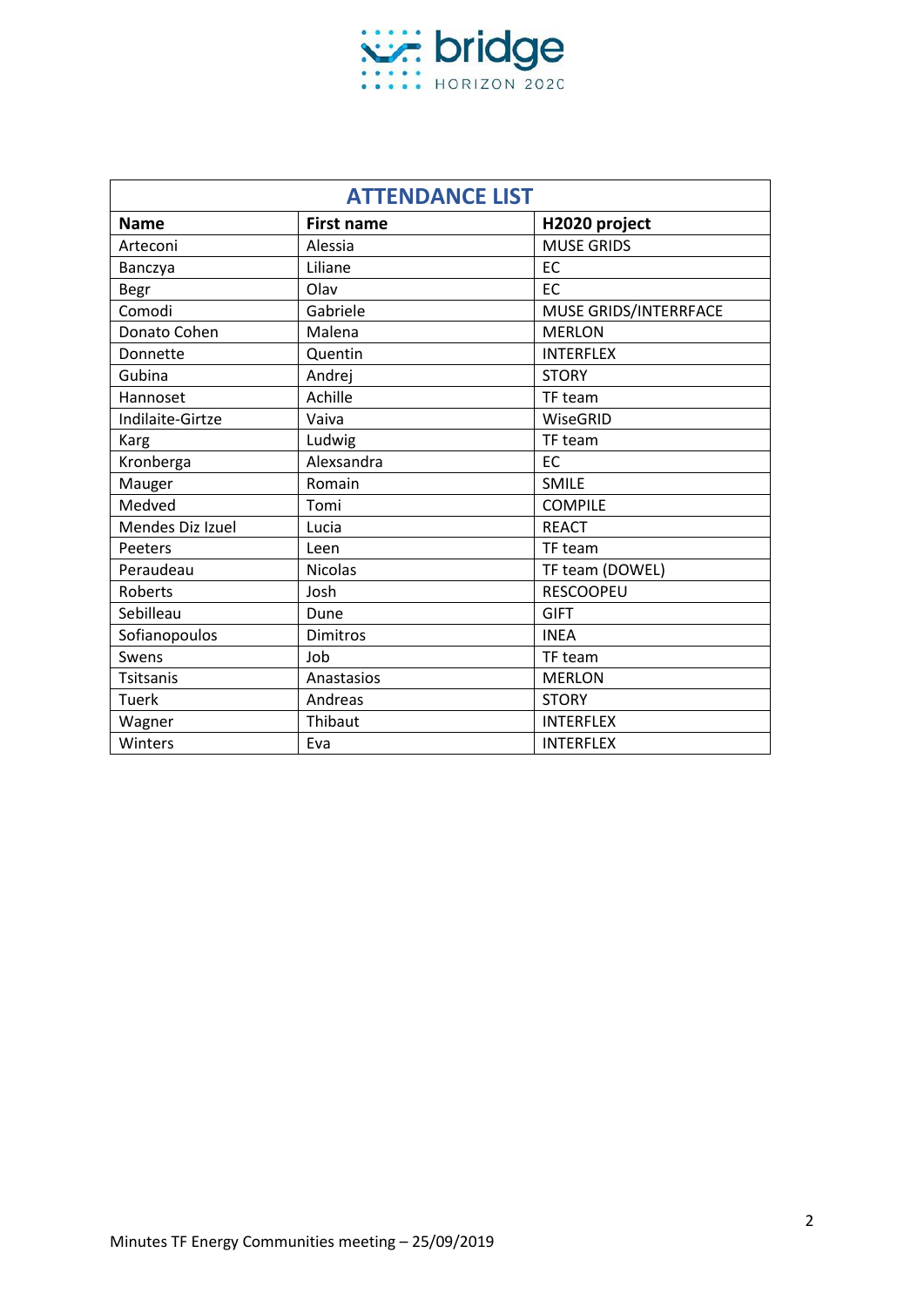

## SUMMARY

|        | 1.1.              |  |                                                                                          |  |  |
|--------|-------------------|--|------------------------------------------------------------------------------------------|--|--|
|        | 1.2.              |  |                                                                                          |  |  |
|        | 1.3.              |  |                                                                                          |  |  |
|        | 1.4.              |  |                                                                                          |  |  |
|        | 1.5.              |  |                                                                                          |  |  |
|        | 1.6.              |  |                                                                                          |  |  |
|        | 1.6.1.            |  | Question 1: What are Citizen Energy Communities (CEC) and Renewable Energy               |  |  |
|        | 1.6.2.            |  | Question 2: Which potential for renewable energy use can be triggered by a CEC or        |  |  |
|        | 1.6.3.<br>grid?   |  | Question 3: What would be benefits and options for a CEC to operate its own (sub)        |  |  |
|        | 1.6.4.            |  | Question 4: To what extent can a CEC or REC be superior in relation to existing          |  |  |
|        | 1.6.5.            |  | Question 5: Which overall cost savings can be expected from CECs compared to             |  |  |
| 1.6.6. |                   |  | Question 6: What are feasible tariffs to allow for the implementation of a CEC as        |  |  |
|        | 1.6.7.            |  |                                                                                          |  |  |
|        | 1.6.8.<br>or REC? |  | Question 8: What are requirements to ICT solutions for the implementation of a CEC       |  |  |
|        | 1.6.9.            |  | Question 9: How can data collection and management be limited and data security          |  |  |
|        | 1.6.10.           |  | <b>Question 10: What is the existing national situation of Energy Communities in the</b> |  |  |
| 2.     |                   |  |                                                                                          |  |  |
|        | 2.1.              |  |                                                                                          |  |  |
|        | 2.2.              |  |                                                                                          |  |  |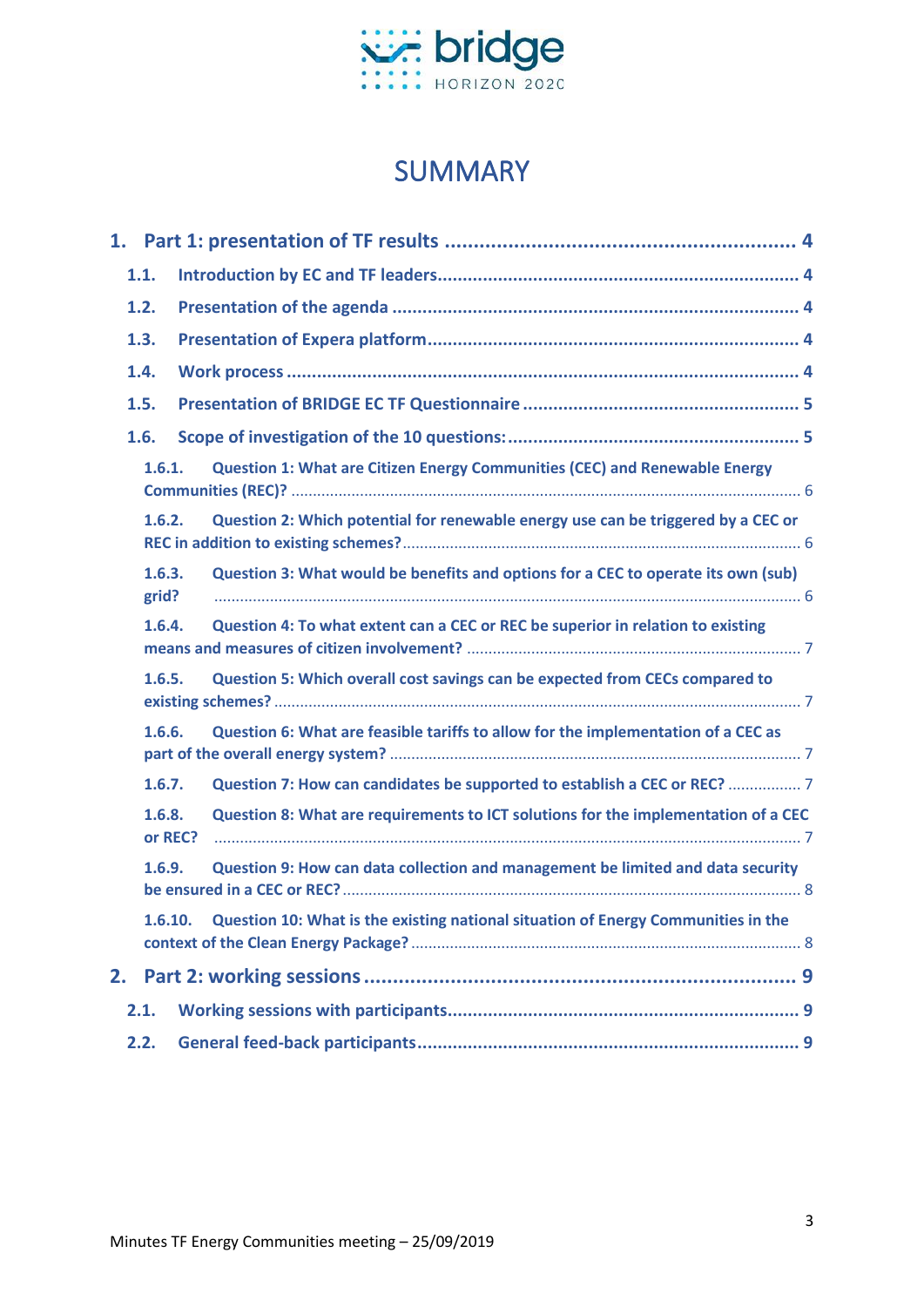

### <span id="page-3-0"></span>1. Part 1: presentation of TF results

#### 1.1. Introduction by EC and TF leaders

<span id="page-3-1"></span>EC project officers' comments:

- Sana Kronberga: This is an active TF, we need to see what has been done and insights gathered so far. Topics raised will be useful for policy makers. Also important to know what still needs to be done and how commission can contribute
- Eric Lecomte: Having positioned the meeting this afternoon will feed results for CEER training tomorrow

TF leaders' comment:

- Leen Peeters (LP): We need to raise relevant outputs, as well as making a double check of the inputs survey (opinion in state of progress). This is an interactive session. 3 working groups made during the afternoon to make sure they will provide additional inputs
- Ludwig Karg (LK): Communities can afraid population and utilities, concept is still opened. Need to be more aligned with all the members of the TF and this is the goal of this meeting

#### 1.2. Presentation of the agenda

<span id="page-3-2"></span>LP: Legal framework developments treated by the TF, through consultation of concrete examples. See how national concepts match, and the replicability of the concepts. Understand what needs to be researched and if we need demonstrators.

#### 1.3. Presentation of Expera platform

<span id="page-3-3"></span>LK: Very useful platform, including for data protection. All the members need to register and contribute to the deliverables if it's not done yet. Online discussions are available to follow the progress.

#### 1.4. Work process

<span id="page-3-4"></span>LK: We don't know enough what's going on in the countries regarding the Energy Communities, and this is the aim of the survey and countries examples in the living document. Another report is under construction with Achille Hannoset and DOWEL, with presentation of the results of the survey from BRIDGE projects. Is was an opened survey, projects outside BRIDGE also answered to the projects and applied information in the living document (other view than H2020 projects).

EC Comment: Information coming from outside are more than welcome, but BRIDGE stays reserved to H2020 projects.

LK: Hard to collect information, issue is to keep updated documents because innovation/progress in energy communities is moving faster than the deliverables built in few months.

10 topics/questions identified by the core-team and treated in the living document:

- 1. What are Citizen Energy Communities (CEC) and Renewable Energy Communities (REC)?
- 2. Which potential for renewable energy use can be triggered by a CEC or REC in addition to existing schemes?
- 3. What would be benefits and options for a CEC to operate its own (sub) grid?
- 4. To what extent can a CEC or REC be superior in relation to existing means and measures of citizen involvement?
- 5. Which overall cost savings can be expected from CECs compared to existing schemes?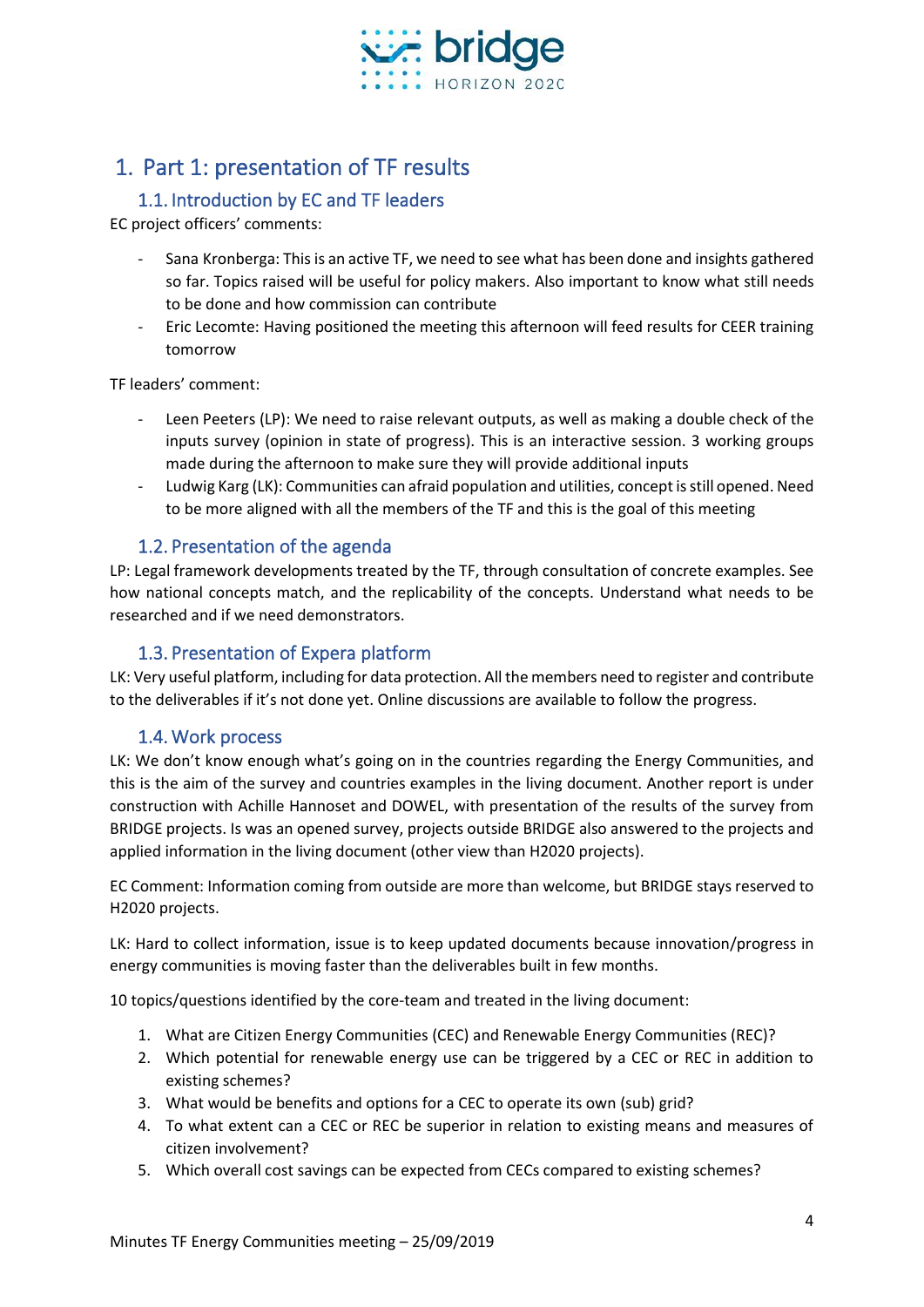

- 6. What are feasible tariffs to allow for the implementation of a CEC as part of the overall energy system?
- 7. How can candidates be supported to establish a CEC or REC?
- 8. What are requirements to ICT solutions for the implementation of a CEC or REC?
- 9. How can data collection and management be limited and data security be ensured in a CEC or REC?
- 10. What is the existing national situation of Energy Communities in the context of the Clean Energy Package?

EC comments:

- Scheme can be confused (question 2), it is not incentives in this case. Maybe organization would be better
- Consumer rights don't appear in the questions, what are their rights in energy communities?

Participant comment: energy communities must be seen with all its potential/overall value at the system level.

LK: A lot of cases are not "entering" in the CEC/REC definitions

#### 1.5. Presentation of BRIDGE EC TF Questionnaire

<span id="page-4-0"></span>Achille Hannoset (AH): 22 answers received mostly from researchers, from 10 countries. One of the main problems was the multi-interpretability of the questionnaire. Some participants provided different answers for the same country. Only rights and responsibilities were treated. Government officials have been contacted for the outlook of the document, based on structured interviews. Frameworks have been highlighted between existing and emerging, depending on the countries. Value of the survey regards Member States that still need help to define what are Energy Communities.

Participants comments:

- Participants to the questionnaire answered to the survey but were not satisfied of their answer, due to high level questions not applied to the scale of their projects (due to a misunderstanding that the questions related to legislative developments for energy communities at the national or regional level and not the level of corporate structures potentially of interest for energy communities)
- Self-consumption is introduced in the regulation of some countries, and they are missing some EC cases
- Need to mobilize other directions in companies to answer to the survey due to high level questions, very difficult questions with a room for ambiguity  $\rightarrow$  LP comment: organize meetings (semi-structured interviews over the phone) with the relevant persons in the utilities/companies/government, even if it's not BRIDGE participants (Achille contact details below)

Achille Hannoset Legal analyst | Th!nk-E PhD researcher | UGent +32468 32 16 00 [achille@think-e.be](mailto:achille@think-e.be) [Achillle.Hannoset@UGent.be](mailto:Achillle.Hannoset@UGent.be)

#### <span id="page-4-1"></span>1.6. Scope of investigation of the 10 questions:

By LP, LK, AH and Andreas Tuerk (AT). See PPT presentation for more details.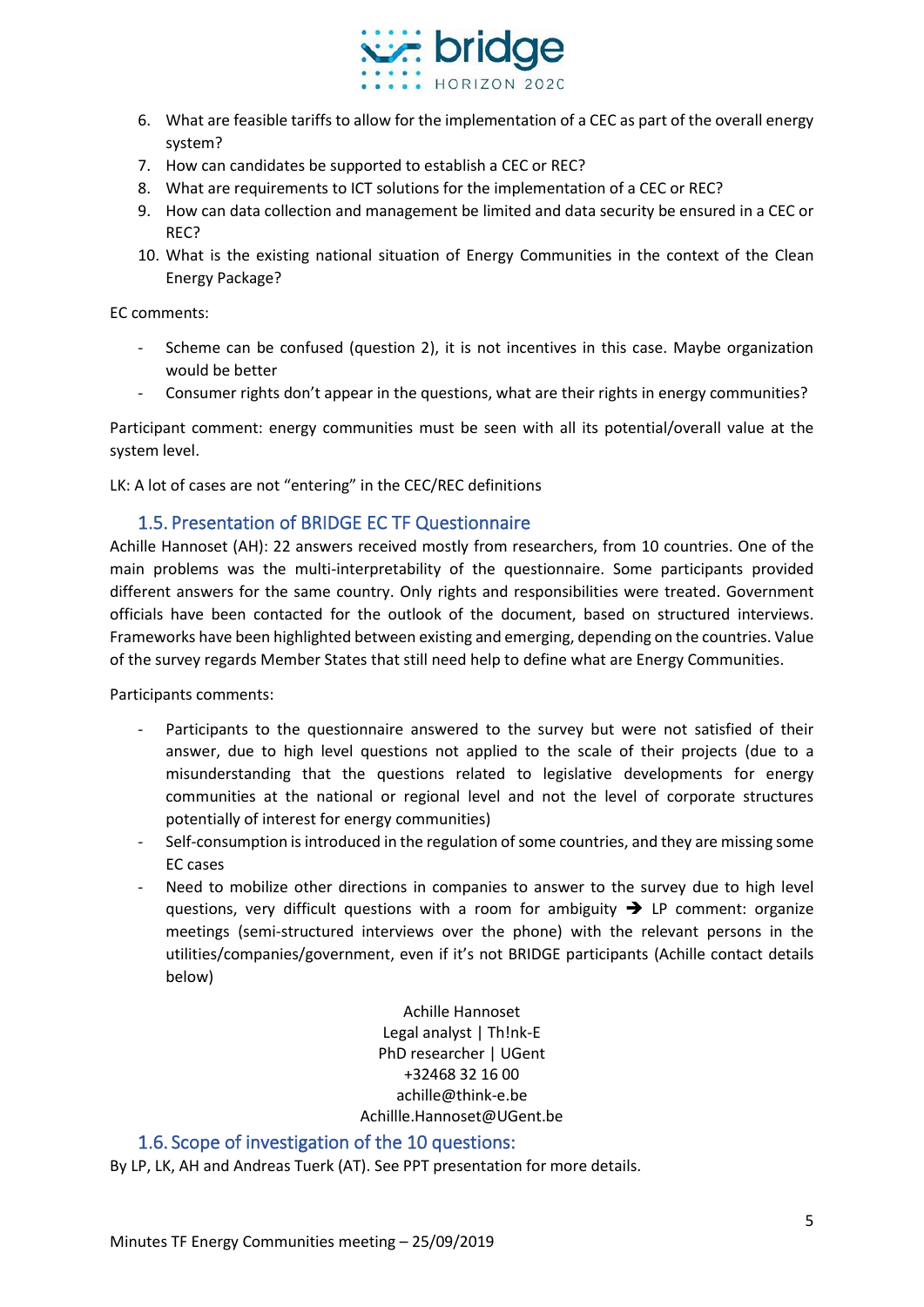

#### 1.6.1. Question 1: What are Citizen Energy Communities (CEC) and Renewable Energy Communities (REC)?

<span id="page-5-0"></span>Social arrangements will have a huge impact on the aim of the community, but also the design of the associated framework of rights, privileges and responsibilities. F.ex. the type of actors that can participate will determine how the community will need to be financially supported, regulated, etc. In the literature, a set of umbrella definitions are used to capture the variety of social arrangements and activities that energy communities can engage in. However, there is a call for further specification in order to identify which entities link to which policy goal (expansion versus democratization), foster which values (social cohesion versus cost-efficiency) and need which legal governance framework. In this regard, the EU has taken to first steps to further specify types of energy communities - REC and CEC are just a part of the communities. It is, however, important to keep in mind that other types of energy communities that are not captured by the definitions in RED II and EMD need to be considered, in particular to the extent that they have certain needs that requires a specific policy framework to level the playing-field for them.

In this regard, 10 classes of EC have been identified:

- 1. Collective generation and trading of electricity
- 2. Generation-Consumption Communities
- 3. Collective residential and industrial self-consumption
- 4. Energy positive districts
- 5. Energy islands
- 6. Municipal utilities
- 7. Financial aggregation and investment
- 8. Cooperative Financing of Energy Efficiency
- 9. Collective service providers
- 10. Digital energy supply and demand response systems

Participants comments:

- Some overlaps in the classes appear and it can be confusing → LK comment: Classes have been constructed from inputs of real demos and these are not scientific classification
- Interested to see the roles in the markets and their tasks
- Make clear that it is not only about electricity
- <span id="page-5-1"></span>- EC are benefits beyond energy renewables, with indirect effects to consider

#### 1.6.2. Question 2: Which potential for renewable energy use can be triggered by a CEC or REC in addition to existing schemes?

Direct effects of EC implementation would be building refurbishment, PV installations, and joint operations for windfarms.

#### 1.6.3. Question 3: What would be benefits and options for a CEC to operate its own (sub) grid?

<span id="page-5-2"></span>An energy community should operate its own grid, but it creates issue with responsibilities. Investigations concerned operation of the grid, economics, services to system operators and local benefits. Status of identification are in preliminary phase, try to know how to value the participation in EC that should be the purpose of it.

Participant comment: in Denmark, grids are owned by the population, they faced challenges, but it works **→** LK comment: Difficult to invest in sub-grid when you initially built a centralized grid.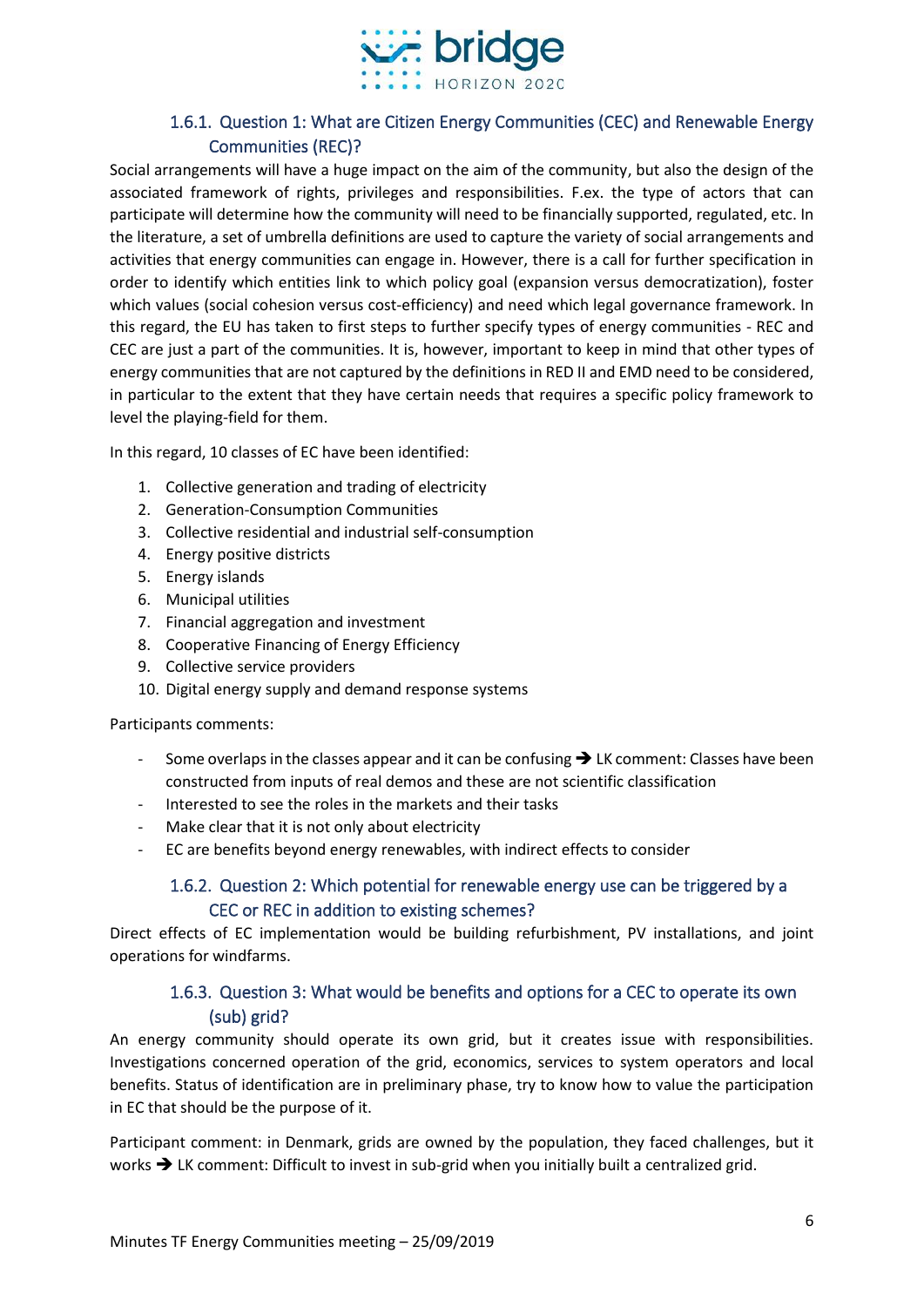

#### 1.6.4. Question 4: To what extent can a CEC or REC be superior in relation to existing means and measures of citizen involvement?

<span id="page-6-0"></span>Organizational arrangements can lead to perceived justice, direct the social acceptance and can increase the legitimacy of institutions. Key principles have been identified by the team. The concept of RECs holds great potential to foster justice. However, further research on the causal linkages between institutional/social arrangements and justice, legitimacy and social acceptance is necessary.

Participant comment: associations already tried to set up a definition for EC and experiences showed it was very difficult. Giving a definition to the role for communities could also increase their participation.

#### 1.6.5. Question 5: Which overall cost savings can be expected from CECs compared to existing schemes?

<span id="page-6-1"></span>Added value from EC is cheaper energy, also grids are built oversights so there is place for additional electricity volumes. It is also important to communicate on the financial profits that can be made with EC, this will be the main driver (financial gain). Lack of technical knowledge is not an issue because people trust specialists.

<span id="page-6-2"></span>EC comment: Fighting on climate change is not a driver? LP: not that much.

#### 1.6.6. Question 6: What are feasible tariffs to allow for the implementation of a CEC as part of the overall energy system?

TF collected household electricity price compositions from 7 countries to highlight understand impacts of EC in grid tariffs. Some countries consider local tariffs, -40% of the grid charges in some countries (Austria for instance). Room for incentives is very limited in other countries (Greece for instance). It has been and it is still hard to quantify the added value for citizens.

#### 1.6.7. Question 7: How can candidates be supported to establish a CEC or REC?

<span id="page-6-3"></span>Investigation per countries, here are potential supports in member States:

- clear legal framework
- financial support for setup
- financial support for operating
- capacity building for key actors
- capacity in terms of time
- counselling with models / templates
- network for knowledge exchange
- umbrella to reduce risks, costs etc.
- electrical technology
- software for operating the community
- clear positioning of DSO / TSO

<span id="page-6-4"></span>Communities can share assets, knowledge (other than energies).

#### 1.6.8. Question 8: What are requirements to ICT solutions for the implementation of a CEC or REC?

Operating a community is a real company, with commercial transactions… Is it free? Will someone calculate this, or will it be with Blockchain?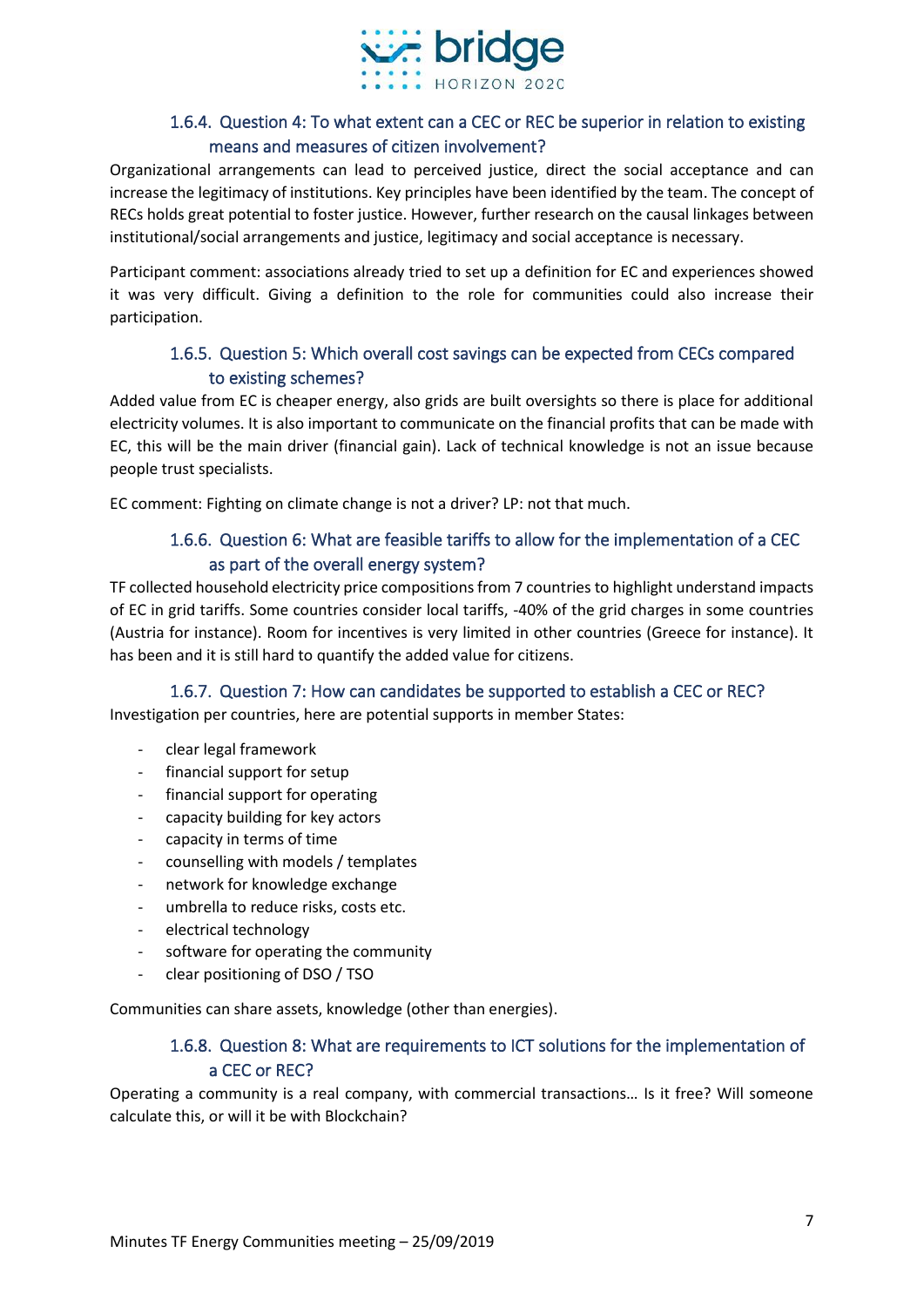

#### 1.6.9. Question 9: How can data collection and management be limited and data security be ensured in a CEC or REC?

<span id="page-7-1"></span><span id="page-7-0"></span>No specific comment.

#### 1.6.10. Question 10: What is the existing national situation of Energy Communities in the context of the Clean Energy Package?

3 main scenarios identified from Portugal (box ticking approach), Netherlands (contextual approach) and Germany (liberal approach). In the Netherlands, some actors, such as grid operators are out from communities but they could have interesting competences for the communities. Liberal approach can give privileges to the wrong actors. Hybrid approaches have been identified in Belgium, France and Spain (Liberal & Box ticking approach), Slovenia (liberal and contextual approach) and Greece (liberal, box ticking and contextual approach). Matrix created to cross EC classes identified and the country approaches (still need to be completed) in order to identify which classes of energy communities are not yet covered by the institutional frameworks at European and national level.

Really need contribution for the living document to complete ongoing analysis launched!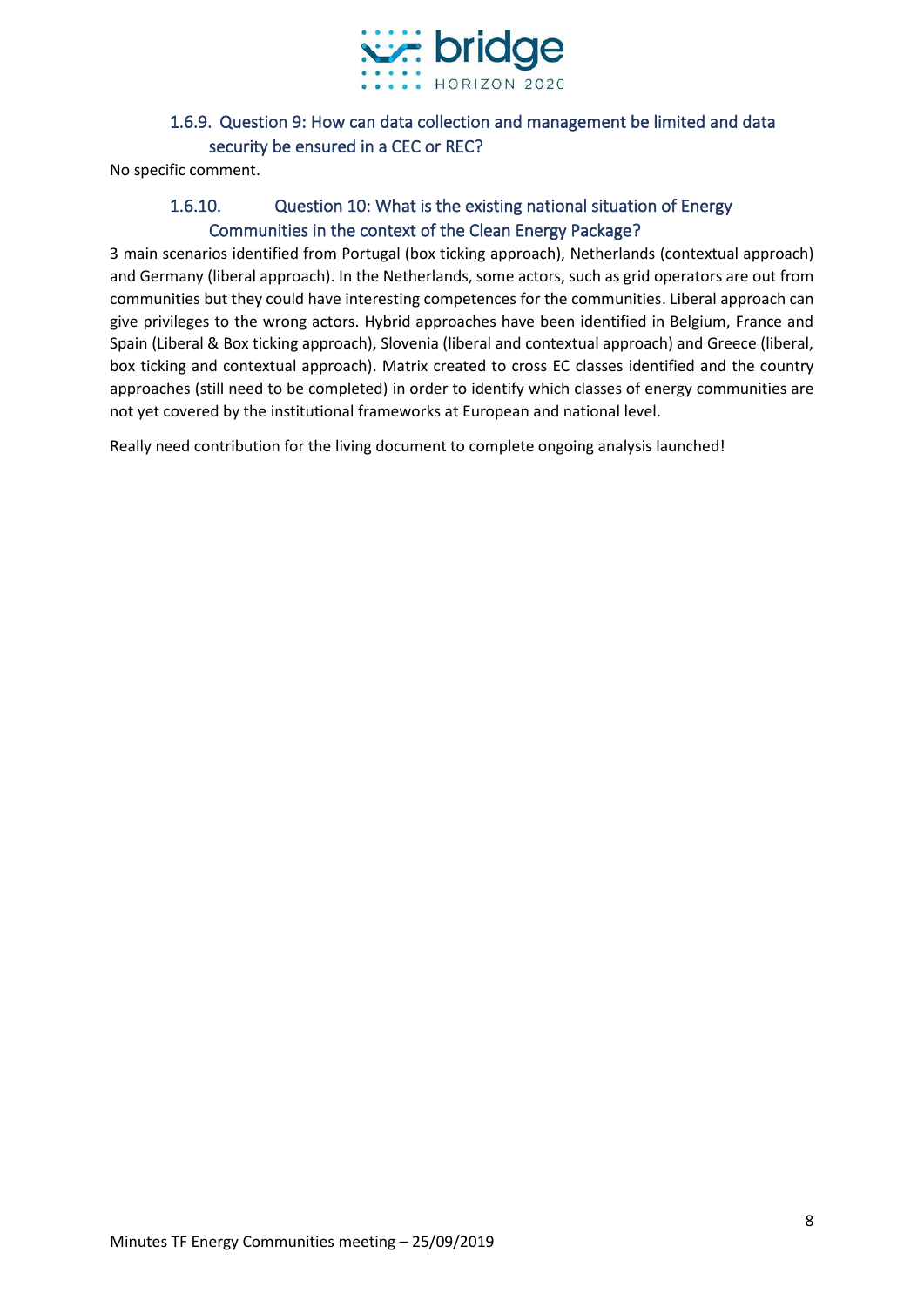

#### <span id="page-8-1"></span><span id="page-8-0"></span>2. Part 2: working sessions

#### 2.1. Working sessions with participants

#### **WG 1: What are appropriate, cost-reflective network tariffs for energy communities? (LP & AT)**

The WG agreed to create 10 country examples with scenarios for tariff setting, based on work done for Belgium and Austria by THINK and Joanneum Research. A template will be created and circulated among TF participants.

#### **WG 2: Which support needs do different classes of energy communities have? (LK)**

No specific points identified

#### **WG 3: What is an energy community? (AH)**

| ΙN                                         | OUT                                        |
|--------------------------------------------|--------------------------------------------|
| Voluntary                                  | Collective financial profit distributed by |
| Payment for services                       | one company                                |
| Data Management to create collective<br>٠  | Profit-making                              |
| incomes from member                        | Unorganized                                |
| Legal form                                 | Individual contracts                       |
| Actual reasons<br>$\bigcirc$               |                                            |
| What do they want to do<br>$\circ$         |                                            |
| Responsibilities & Liabilities<br>$\Omega$ |                                            |

#### 2.2.General feed-back participants

<span id="page-8-2"></span>*Comment: I would like to see for each country which actor can do what at which moment. At the end it is also about implementing this new legislative framework (ie the clean energy package). The slides at the end show what has been done already in the different countries, but if I go through that list a lot of thing are already possible actually… However, I want to know which barriers there are still.*

LP: This morning we looked at the different stakeholders that are involved in energy communities, the nature of these stakeholders and how these different stakeholders interact with each other. These are not only stakeholders at the local level, but also at the national legal with regard to the design and implementation of the enabling framework.

*Comment: energy communities is a new actor with a variety of potential roles. I want to know what's in these different articles, what are they allowed to do that they were not allowed before.*

LK: in LD10 we describe the different national frameworks. The pyramids are a way to conceptualize the abundance of information on these different frameworks. If you go to LD10, you will see a more detailed description of what is possible and what is not per country. You can also find this in the BRIDGE EC TF Questionnaire report.

*Comment: in the classes you can read a lot of roles and if you really break the specific roles down (f.ex. balancing responsibility, can you directly put your load on different balancing markets).*

LP: now you are referring also to other articles than those related to RECs and CECs in the Clean Energy Package. If we would take those into account we will be expanding the scope of our research considerably…

*Comment: yes, but the provisions in RED II and EMD refer to those roles/activities so they should be researched as well.*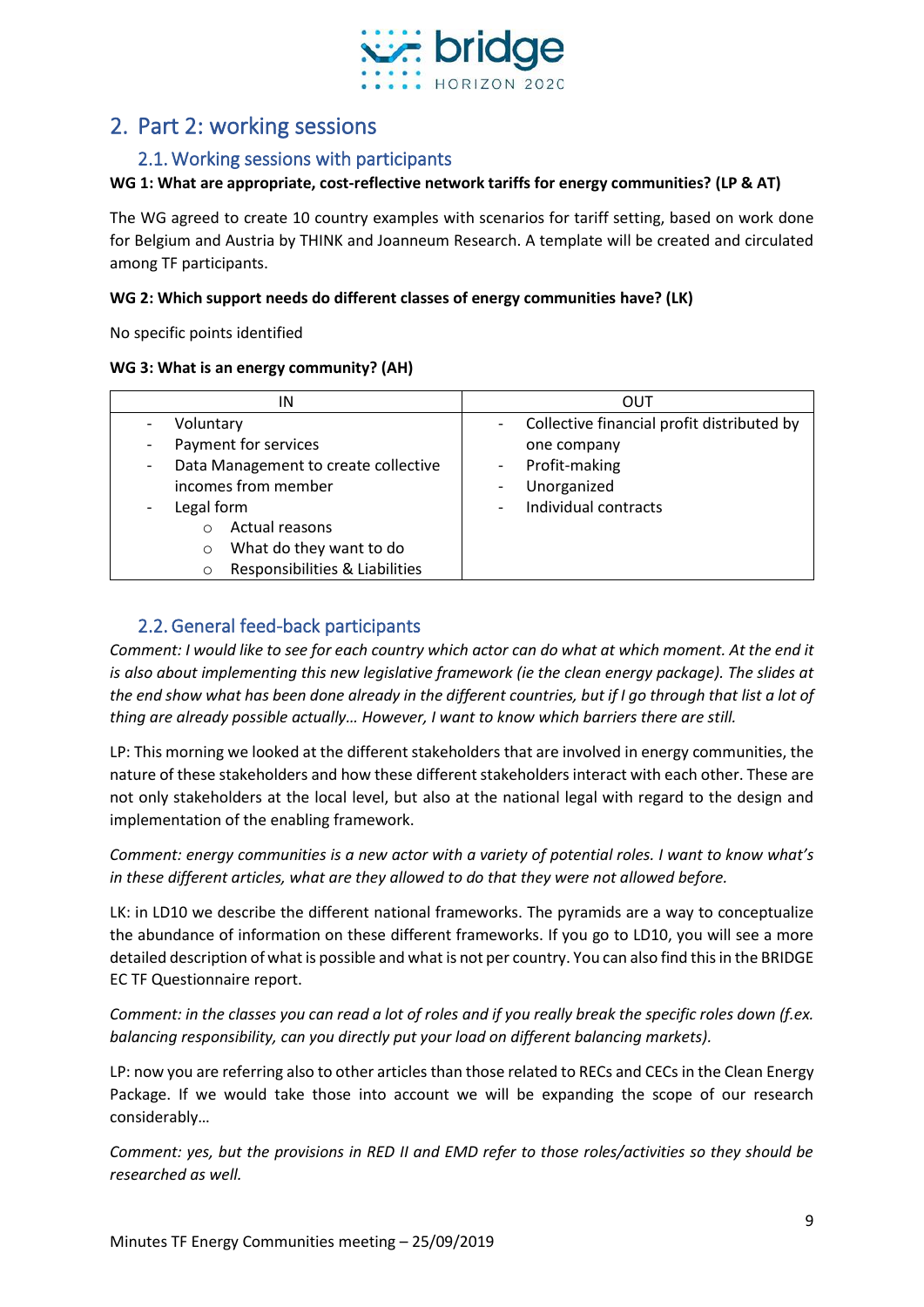

AH: what we can do is explain the implications of the different provisions for RECs and CECs and where there is a reference to other articles explicitly, we can discuss these as well.

*Comment: that would be great, but I really think you can discuss all of the different relevant articles even when there is no explicit reference. F.ex. if you say: you can trade energy. It is different when you say you can trade it through an aggregator or supplier ; or you can trade it directly – so you can easily get mixed up in interpretations of these classes. I think they are very interesting because they show*  what we have, but to make really pure and clean, I think we have to get to the actual what is it; what *are the implications of the variety of terms that are being used.*

AH: ok but not you are mixing the clarifications of the provisions in the Clean Energy Package with that of the different classes here… I do agree that both require further clarification in order to determine what there different potential roles are and what the rights, privileges and responsibilities mean.

LK: In addition, it important to remember that these classes are different per country, which makes it a bit difficult/big to assess this and that is why we need your support by filling in LD11 (case-examples) and LD7 (support needs and interpretation of different classes).

#### *Comment: What is the scope of your research / what is the aim of this group?*

We want to formulate advice to policy and decision-makers in order to support the variety of energy communities that exist within each member state, each in accordance with their particular needs and capacity that flows from their organizational/social arrangements. This includes those energy community initiatives that are covered by the provisions in the CEP for RECs and CECs, but also takes a wider view for those member states that are willing to be ambitious and maximize the impact of energy communities. It is an indirect approach…

Sana Kronberga: I have to agree with that to some extent because EU regulation is not aimed at the highest common denominator, so it is always good to have tips for those who are ready to go beyond. Of course, it is helpful to have good recommendations on how in a meaningful way the Clean Energy Package can be transposed.

LK: I am being approached by municipal utilities with the question on whether there will also be a supporting framework for them in the near future. The question is of course whether they need such a supporting framework, but that is up to us to find out.

LP: the association of energy producers in Belgium approached me this morning and they said that they want to go beyond the provisions in the Clean Energy Package, but it is mainly the national regulator that is holding things back so what we are going to do now is develop something ourselves. The point is that we can show that other countries are going beyond as well and thereby motivate them to do the same. The only problem is the massive amount of work that it implies.

#### *Comment: case in Italy which supplies demand-response services, but does not identify itself as a community and all of the sudden they are being called a community in the Directives…*

LP: let's not explain every case here in detail, but please contribute the examples to the Expera platform, LD 11. This will help us tolook bottom-up at the cases itself to really assess what works and what does not. Failures must be acknowledged. This includes the organizational features, technical limitations (e.g. one cable that connects Samso energy island to the mainland).

LK: the question is how long can we go? The question is whether we have a sufficient amount of projects to fund this project. I would suggest to go on for a while. The projects should contribute and